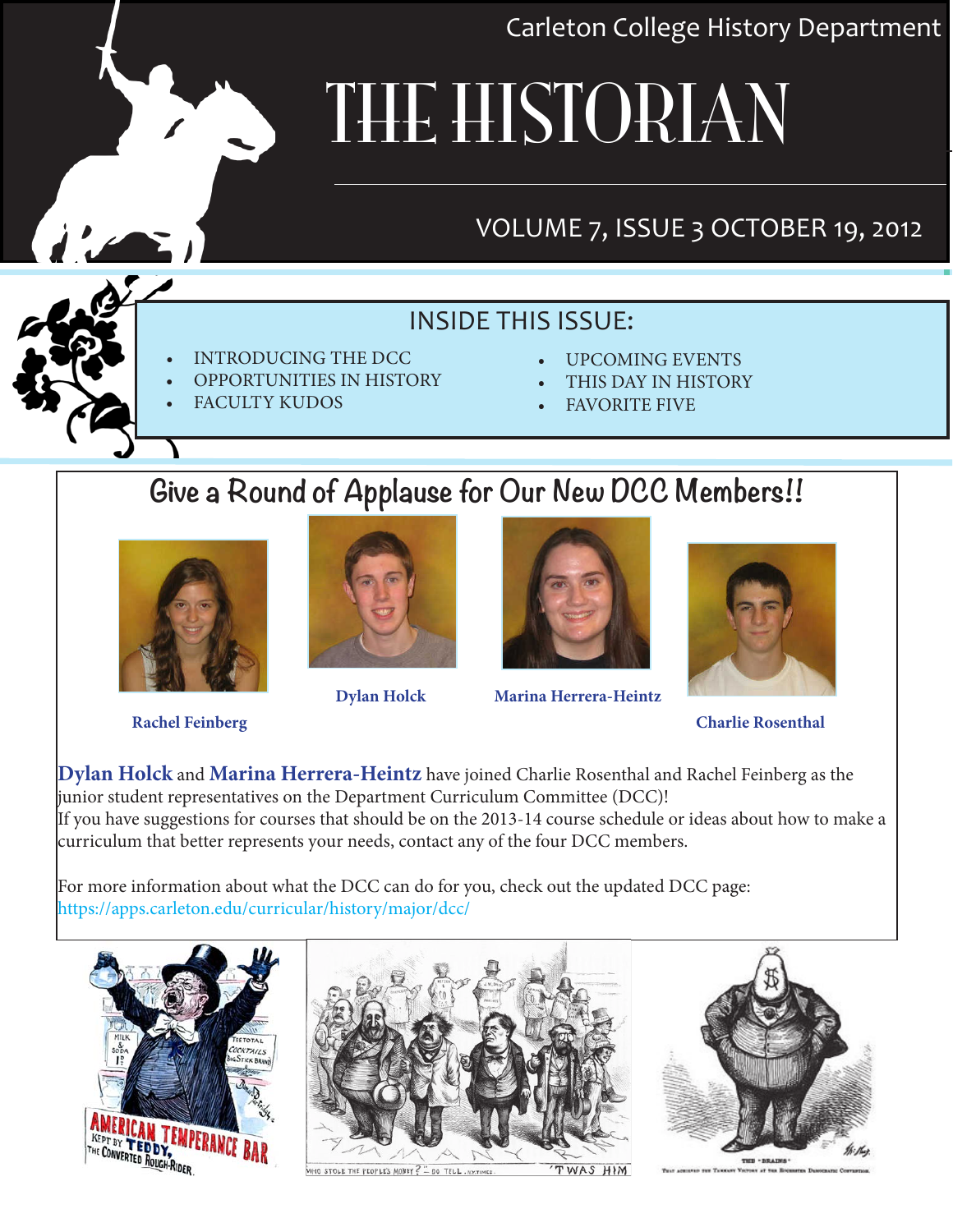Carleton College History Department

## OPPORTUNITIES IN HISTORY

### **Are you going to be in town for Winter break? Would you like to work as a Research Assistant for a Faculty Member in the History Department between Nov. 20-Dec. 20?**

**If you answered yes to both of those questions then email Nikki Lamberty, nlambert@carleton.edu, by Friday, October 26, to let her know that you are interested! You could be working approximately 20-25 hours per week!** 

#### **KEEP CHECKING OUT THE CAREER CENTER'S 30 MINUTE CONVERSATIONS!**

If you have missed the last couple weeks of the 30 minute conversations, don't fret! You still have more chances to talk to alumni about their careers.

You still have the opportunity to chat with alumni in the careers of Technology, Social Work/Philanthropy/Volunteerism, Architecture/Engineering, and Business!

For more information, go to: http://apps.carleton.edu/career/programs/30\_minutes/students/schedule/

Sign up through the Tunnel under the Events tab http://apps.carleton.edu/career/students/find\_jobs/resources/tunnel/ or come to the Career Center!

# FACULTY UPDATES

**Professor Susannah Ottaway**'s new article, **"Women, Households and Independence under the Old English Poor Laws"** was recently published as Chapter 4 in Female Economic Strategies in the Modern World. This collection of essays looks at the various ways in which women have coped financially in a male-dominated world and is edited by Beatrice Moring, Perspectives in Economic & Social History Series published by Pickering & Chatto, United Kingdom, August 2012: http://www.pickeringchatto.com/monographs/female\_economic\_strategies\_in\_the\_modern\_world

Female Economic Strategies in the Modern World Edited by **Beatrice Moring** 





Don't forget to "like" us on Facebook! Our Facebook Page is constantly updated and is your go-to source for information between newsletters, including interviews, pictures, job postings, its all there! Check out our newest photos from the Welcome Back Party last Tuesday!

**http://www.facebook.com/CarletonHistoryDept**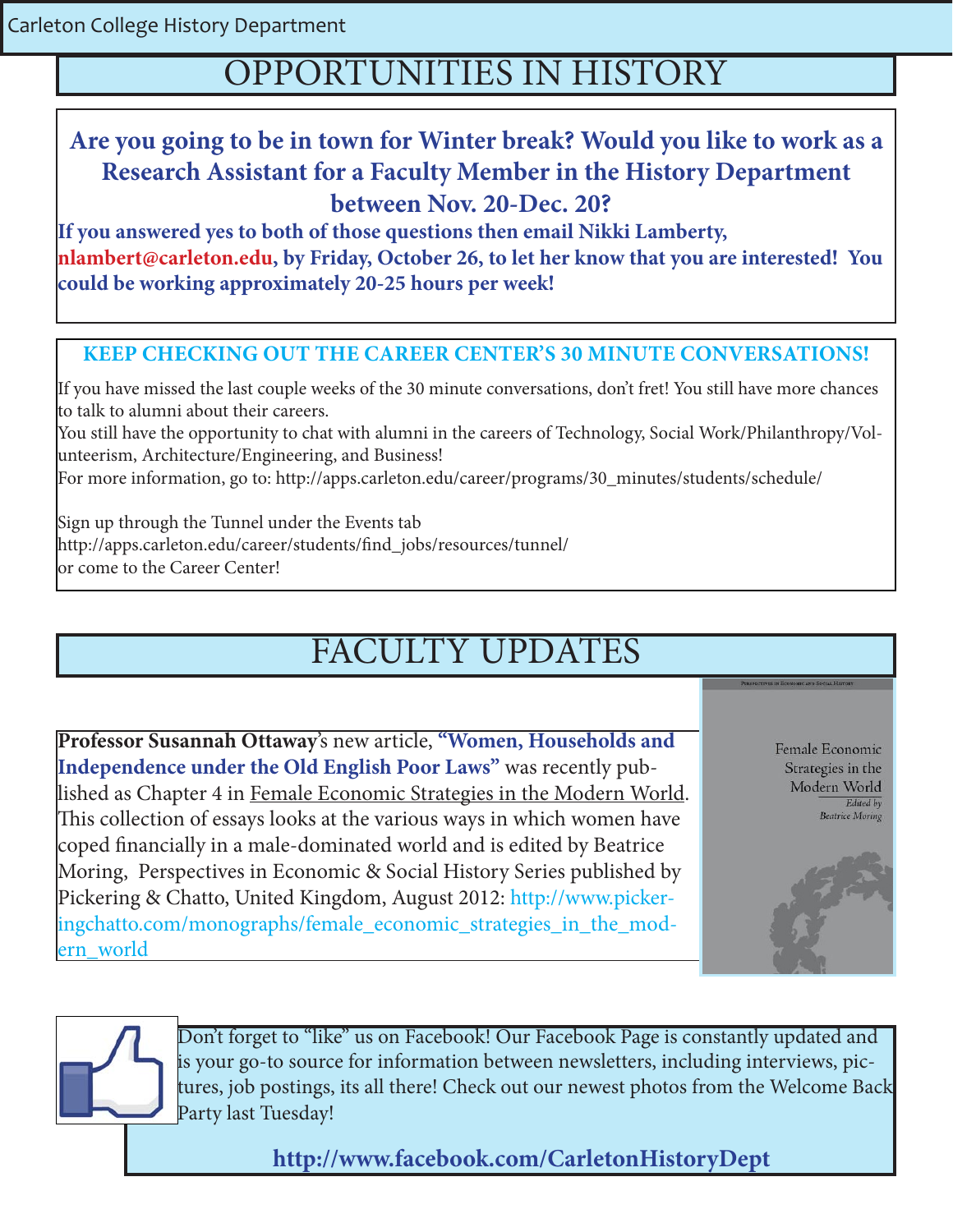# UPCOMING EVENTS

**FRI. SEPT 14-NOV 14, WEITZ PERLMAN TEACHING MUSEUM KAEMMER FAMILY GALLERY** - Remember to visit the two small exhibitions connecting Fall courses in History and French to art objects. History Professor David Tompkins special class event for his seminar **"Visualizing Friends and Enemies in the Socialist World"** will take place **NOV. 1**. For more information visit: go.carleton.edu/museum.

**SAT. OCT 20, 1-4 PM WEITZ CENTER - THE CHALK SLAM** lets faculty, students, & community members draw, doodle, calculate, articulate ideas, images, and energy on the vintage blackboards on the 2nd and 3rd floors of the former Northfield Middle School and **HISTORY HAS A BOARD!** Come **participate** & **watch** student groups, academic departments, visiting artists, Northfield youth, Oles & others from 1-3 pm; circulate & celebrate from 3-4 pm with light refreshments and live music. See you there!!!

**TUES. OCT. 23, 7 PM, OLIN 149 - "Using Basic Science to Understand Some of Our 21st Century Energy Options"** A Phi Beta Kappa lecture by Professor Sarah Keller, University of Washington.

**THURS. OCT. 25, NOON, ATHENAEUM** - What will be and can be the global role of the EU? Why will the EU never be able to play the role as a new super power? These questions and more will be answered by Former Danish MP and DIS Professor Jakob Busti. Pizza will be provided for the first 50 people.

**THURS. OCT. 25, 4:30 PM, WEITZ 236** - Student Research Symposium and Celebration, followed by:

**THURS. OCT. 25, 6:30 PM, WEITZ CENTER LOME** - **History Careers: PANEL, PATHS AND PIZZA!** The six alumni participating on this versatile Careers panel, Hugh Brown '06, Christopher Snowbeck '94, Paige Anderson Bowen '00, Shana Crosson '87, Annaka Larson '06 and Caroline Church '08, were hand-selected by Bill North as each one can especially address your questions about his or her specialty. This excellent panel can help to answer your career questions including: Law and law school, Journalism, Public Health and policy, Public History and Museum Work, Education K-12, Non-Profits and Americorps. This will follow the student research celebration, so go from Weitz 236 over to the balcony area above Weitz Commons. Everyone is welcome!









Annaka Larson'06 Caroline Church '08 Christopher Snowbeck '94 Hugh Brown '06





Shana Crosson '87 Paige Anderson Bowen '00



**THURS. OCT 25 - SUN. OCT 28 -** Don't forget to attend **SPLIT SECONDS**, a new work being produced by the Carleton Players. SPLIT SECONDS is a comedy by play and screenwriter Michael Elyanow. The show is set in Stanford on the eve of the first Obama victory and the passing of Proposition 8 with a group of college seniors whose futures are inextricably linked with America's political and social realities. The show will be performed on THURS, FRI, SAT, OCT. 25 - 27 at 7:30 PM in the Weitz Center Theater. And on SUN. OCT. 28 at 2PM in the Weitz Center Theater. For more information about Michael Elyanow, visit his website: http://www.michaelelyanow.com/ Tickets are free at: https://carleton.tixato.com/buy